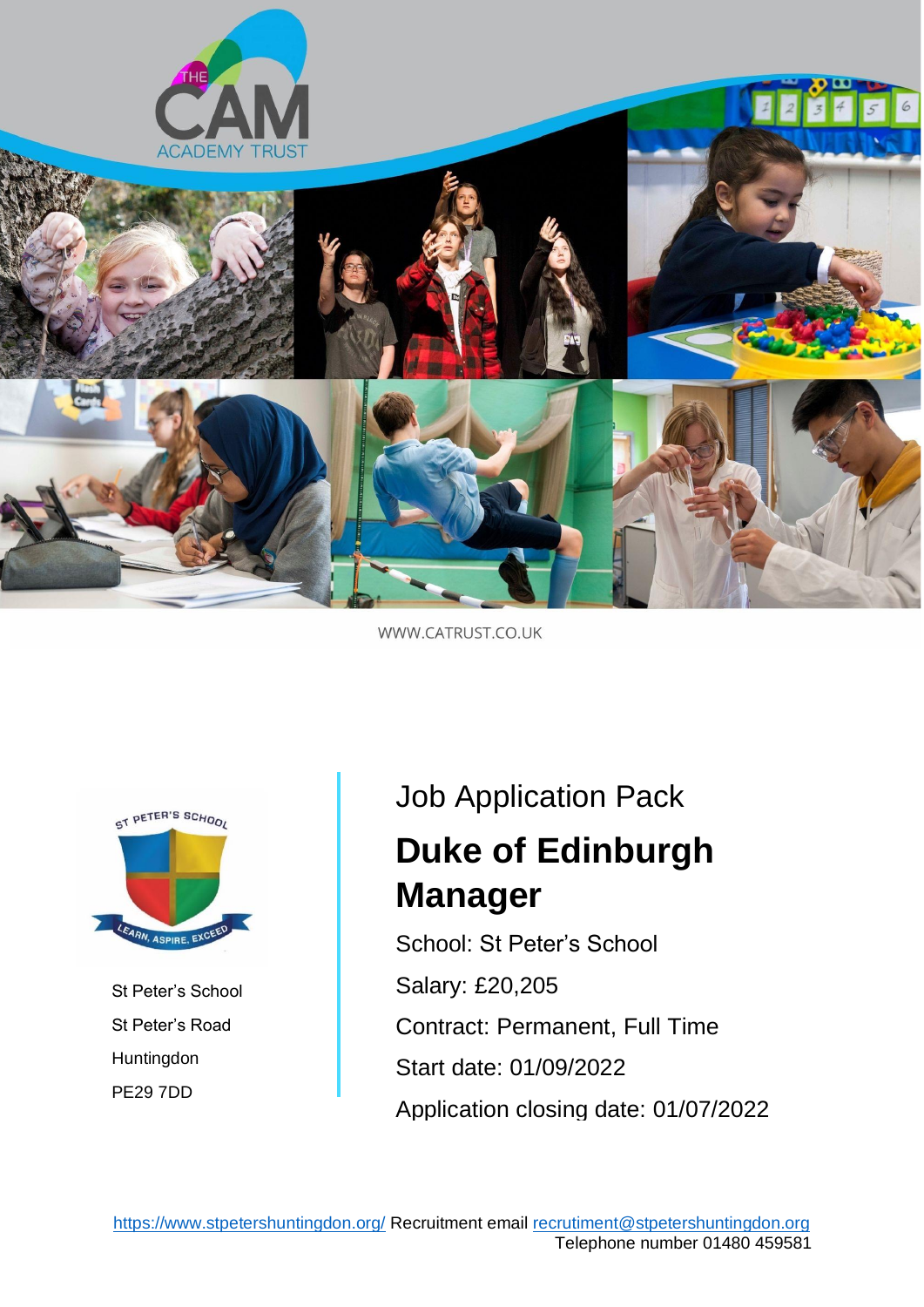## **Contents**



## **Welcome from the CEO**

We are delighted you are interested in joining one of the Academies in our Trust.

The Cam Academy Trust is a community of schools in and near South Cambridgeshire and Huntingdon which offers 'Excellence for All' students from aged 3 to 18 in 11 schools incorporating preschool, primary phase, secondary and sixth forms.

School years are a critical period of all our lives as we develop the skills, knowledge and behaviours needed to become successful members of our communities. We want all young people proceeding through all our schools to become capable, caring and confident.

All within The Cam Academy Trust are committed to giving all our pupils the very best grounding that we can through exceptional teaching and learning and outstanding pastoral support.

Each of our academies has its own Principal or Headteacher who works with their own team of high-quality staff and these staff also work with each other to share best practice to ensure our pupils are well educated and well cared for.

Our over-arching purpose is simple: we want to secure educational excellence for all with our Academies working at the heart of and serving their local communities.

S. Munday

Stephen Munday CBE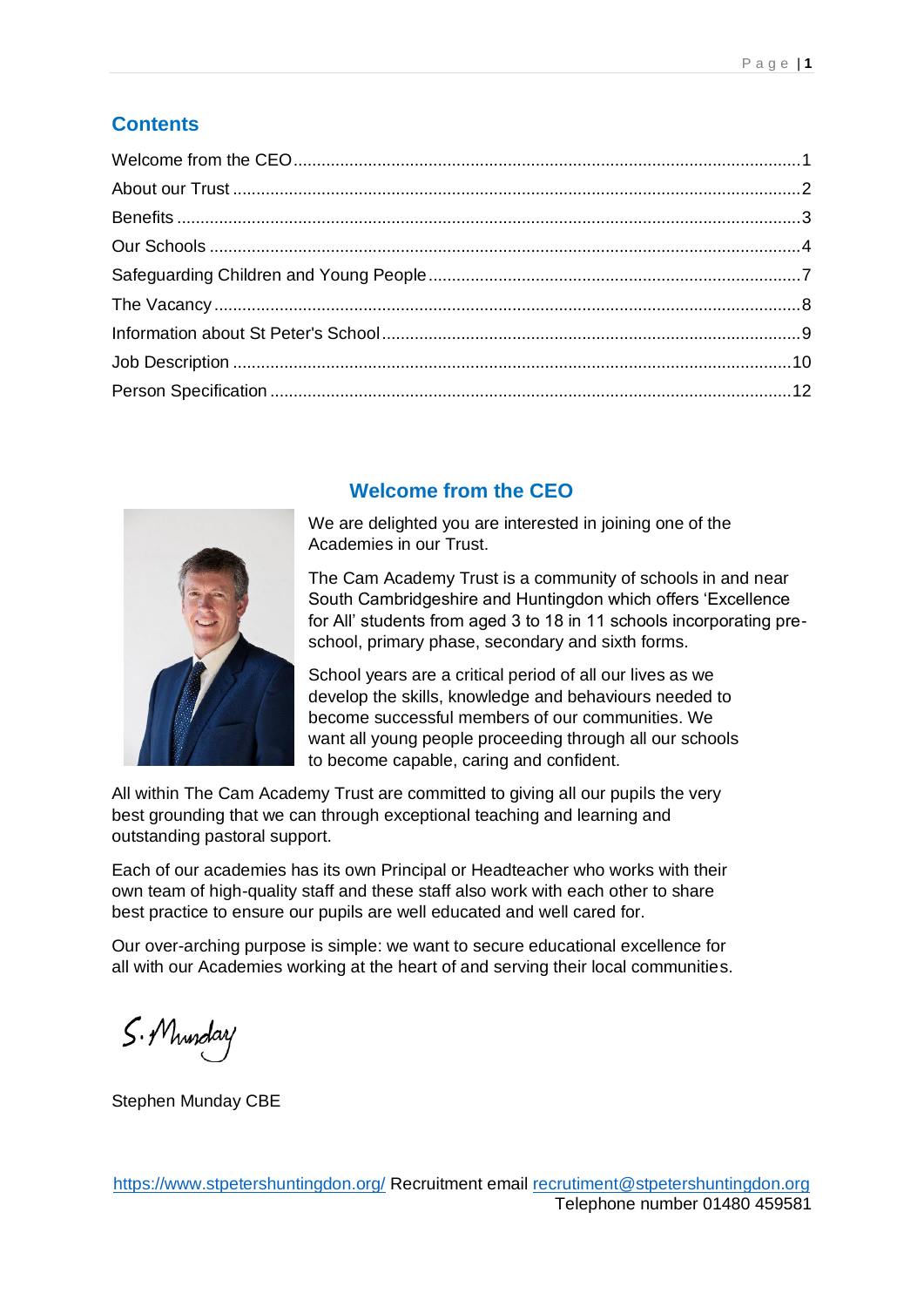#### **About our Trust**

The Cam Academy Trust, originally The Comberton Academy Trust, was formed in 2011 to oversee the conversion of Comberton Village College to academy status in the first instance. With growing emphasis on academies working together in formal partnerships, the Trust quickly changed to become a multi-academy trust so that more schools could join and work closely with us.

As this partnership developed it was only right that the name changed with it as further schools/academies joined, including from the primary as well as secondary phase of education. The Comberton Academy Trust was renamed 'The Cam Academy Trust' – a clear statement that the Trust is greater than the sum of its parts.

The Trust currently comprises seven primary phase schools and four secondary schools, two with Sixth Forms. We are excited that a third Sixth Form is due to open at Cambourne Village College in 2023.

Our Primary phase schools are: Everton Heath Primary School (just inside Bedfordshire), Gamlingay Village Primary, Jeavons Wood Primary School, Cambourne, Offord Primary School, Offord D'Arcy, Hartford Infant and Pre-School, Hartford Junior School and Thongsley Fields Primary and Nursery School, Huntingdon. Bourn Primary Academy joined as the first Associate Member in 2021.

Our Secondary schools are: Comberton Village College (and Comberton Sixth Form), Cambourne Village College, Melbourn Village College and St Peter's School (and Sixth Form), Huntingdon.

The Trust strives for 'Excellence for All' and at the heart of this are six core principles which drive everything it does.

These are:

The Excellence Principle – Education must be of the very highest standard

The Comprehensive Principle – Education must be for all kinds and abilities

The Broad Education Principle – Education must incorporate a broad range of subject areas and personal development

The Community Principle – Every Academy must be at the heart of its local community and serve it well

The Partnership Principle – Each Academy must seek to work positively in partnership with others for mutual benefit

The International Principle – The curriculum inside and outside the classroom must have a clear international dimension.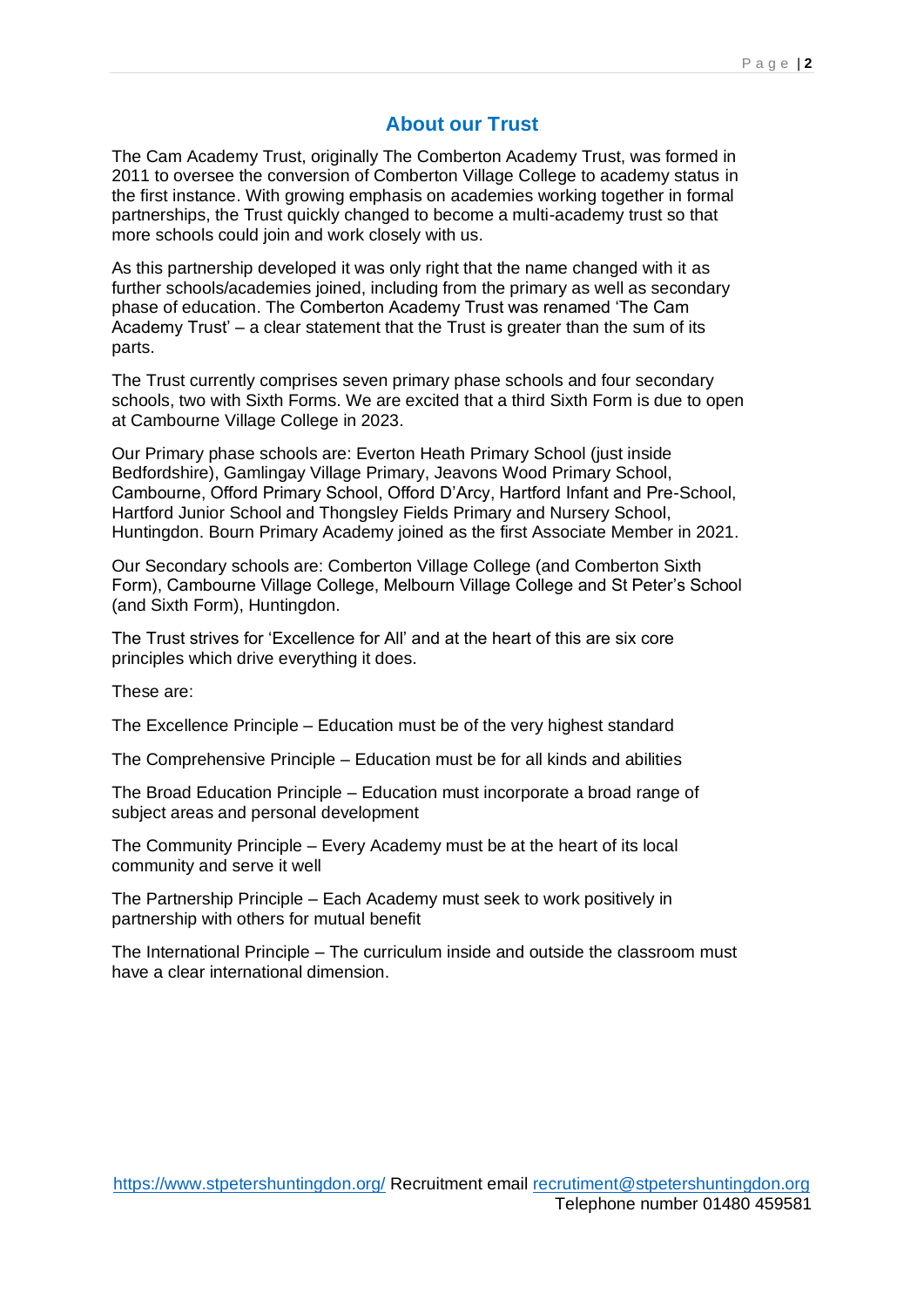#### Page | **3**

## **Benefits**

We offer the following benefits, designed to promote your wellbeing and make your time with The Cam Academy Trust satisfying and rewarding.

#### **Core benefits**

- Holiday Up to 30 days' paid holiday a year plus bank holidays for full time nonteaching staff (statutory leave for teaching staff)
- Paid leave enhanced sick pay, maternity pay and adoption leave pay (linked to service) and paid leave for unforeseen personal situations
- Pension a generous defined benefit pension with the Local Government Pension Scheme or Teachers' Pension Scheme
- Death in service payment lump sum payment and an ongoing pension for your partner & children (subject to conditions & membership of our pension scheme)

#### **Health and wellbeing**

- Employee counselling and support free, independent 24/7 help and advice for work-related issues, as well as problems affecting your home life
- Wellbeing groups arrangements may differ from school to school (secondary school staff)
- Environment good working environment with excellent facilities (facilities may differ from school to school)

#### **Professional development**

• Professional development – full and part-funded training courses and a wide range of learning opportunities available to all staff

#### **Employee discounts**

- Car parking free and on-site
- Hot drinks tea & coffee making facilities provided for all staff
- Cycle-to-work scheme save £££ on a new bike and accessories
- Subsidised membership to the [Chartered College of Teaching](https://eur01.safelinks.protection.outlook.com/?url=https%3A%2F%2Fchartered.college%2F&data=05%7C01%7CJCzylok%40catrust.co.uk%7Cdc233ba9258342ee531108da485372c6%7C7eeaedd6bf3740158fe919fbc2c02d55%7C0%7C0%7C637901820507642099%7CUnknown%7CTWFpbGZsb3d8eyJWIjoiMC4wLjAwMDAiLCJQIjoiV2luMzIiLCJBTiI6Ik1haWwiLCJXVCI6Mn0%3D%7C3000%7C%7C%7C&sdata=P79OPWCSJ%2FgoH2SQtTvELIXtC%2FPypLJ4EOkMkVF3BQY%3D&reserved=0) (teaching staff)

#### **Work-life balance**

- Flexible working all staff can make a request to work flexibly
- Teacher cover We have Cover Supervisors reducing the amount of cover required by teachers and PPA periods are on timetables and not used for cover purposes (school teaching staff)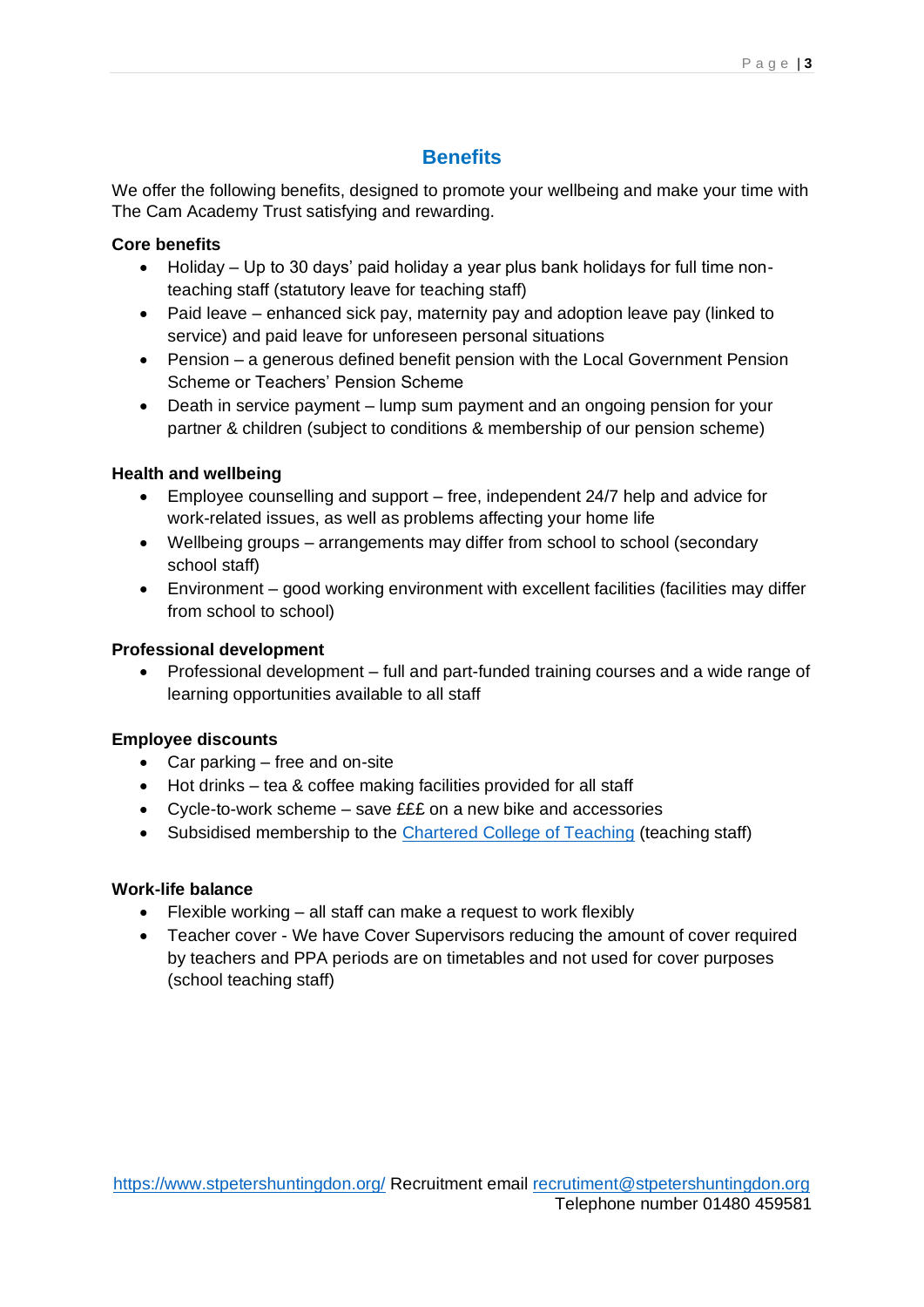## **Our Schools**



## **Comberton Village College & Comberton Sixth Form**



Comberton Village College is a thriving community of approximately 1800 students, including 500 in the Sixth Form which was added to the school in 2011.

It was established in 1960 as part of Henry Morris' vision for schools being village colleges at the heart of their community and not just places for children to learn. It has a vibrant Adult Education department as well as an on-site Sports and Arts Centre, including a full-size artificial football pitch and spacious performance hall. Current improvements to the much-extended site include the installation of a £multimillion ground-source heat pump to move away from the use of oil.

## **Cambourne Village College**

Cambourne Village College opened as a Free School in 2013 as the first new village college in Cambridgeshire for 30 years. It serves the community of Cambourne, a group of villages located between Cambridge and St Neots.

It has been repeatedly grown since its inception and now has plans for further expansion to include a sixth form from 2023 and further capacity to match growing demand for families moving into Cambourne West, the fourth of the villages it serves. It, too, offers extensive arts and sports facilities for community use.

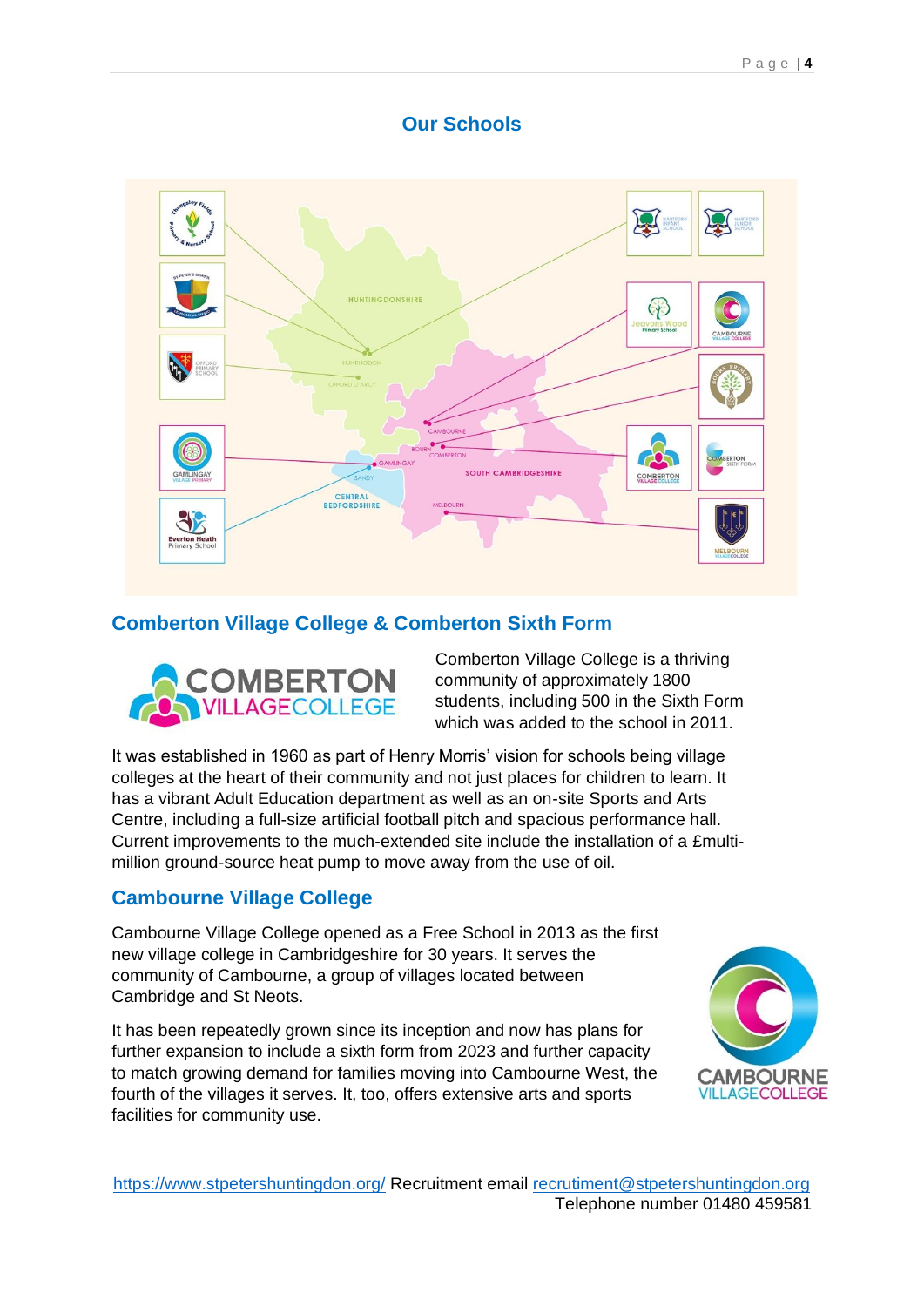It was the first school in the Trust to equip its students with iPads, an initiative now being rolled out across the Trust.

## **Melbourn Village College**



**VILLAGE COLLEGE** 

Melbourn Village College is the smallest and oldest of the village colleges in the CAT community. With around 600 students in Years 7-11, it still offers and innovative curriculum with Mandarin taught to all from Year 7 with the option to take the language at GCSE level and, recently, at A Level in conjunction with Comberton Sixth Form.

Melbourn is undergoing considerable investment and improvement with a new artificial pitch that opened in late 2021 and work due to start on upgrading

classrooms in summer 2022.

### **St Peter's School, Huntingdon**

St Peter's School is located in the heart of Huntingdon and offers a nurturing and supportive environment for around 1200 students from a diverse multi-cultural catchment.



The school joined the Trust in 2016 and has undergone significant change with Ofsted now rating it as a 'Good' school. There has also been major investment in its buildings and infrastructure with a complete refurbishment of

the Sixth Form and more work scheduled for Summer 2022.

## **Everton Heath Primary School**



Located just over the Bedfordshire border, Everton Heath is the smallest school in the Trust with just over 70 students. However, the installation of two new classrooms in 2021 has given it capacity to grow.

It has joined forced with larger neighbours, Gamlingay Village Primary (less than two miles away) and the second smallest Trust school, Offord Primary, in a new collaborative West Village Partnership. It is a catchment school for Comberton Village College.

Everton Heath Primary School is part of the newly formed West Village Partnership.

#### **Gamlingay Village Primary**

Established as a full primary school by the Trust in 2018 from Gamlingay First School, it was relocated to the former middle school site following a major upgrade to the existing buildings.

It is now a thriving school for more than 380 pupils and includes specialist primary provision for students

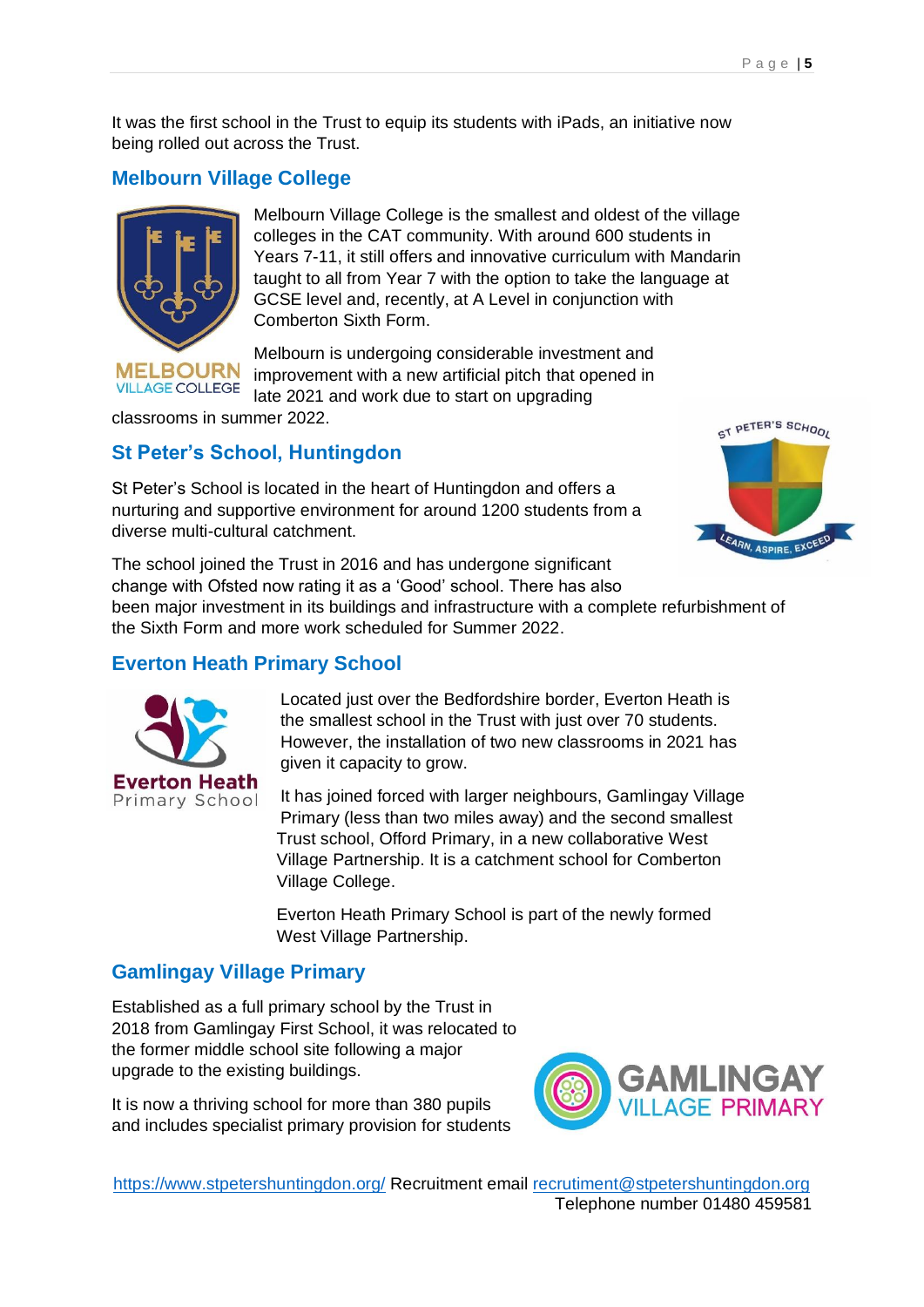on the autistic spectrum, many of whom go on to Comberton Village College's similar secondary offering as Comberton is the school's designated 11-16 provider.

Gamlingay Village Primary School is part of the newly formed West Village Partnership.



## **Hartford Infant and Preschool**

Renamed in early 2022 to reflect the addition of a bespoke preschool, the team are proud of their caring, secure and purposeful environment to nurture youngsters at the start of their educational journey.

The school shares a site with the Junior School in a suburb of Huntingdon and most pupils make the natural transition across the playground before going on to St Peter's, allowing them the full educational experience within the

**Hartford Junior School**

Hartford Junior School has two-form entry at the start of Key Stage 2 with the majority switching from the Infant School next door.

Trust.

Rated 'Good' at their first inspection since joining the Trust in 2017, they are proud of their progress in recent years, based on their ethos of 'effort, encouragement and excellence'.

## **Jeavons Wood Primary School, Cambourne**



Jeavons Wood is one of four primary schools located in the growing South Cambridgeshire community of Cambourne and is a feeder school for Cambourne Village College.

It has more than 400 pupils in a modern, airy building constructed 10 years ago and works unswervingly to support all their pupils both socially and academically.



## **Offord Primary School**

The newest full members of the Trust, Offord joined in 2019 and undergone significant changes with a new headteacher and the recent collaborative partnership with Gamlingay and Everton Heath.

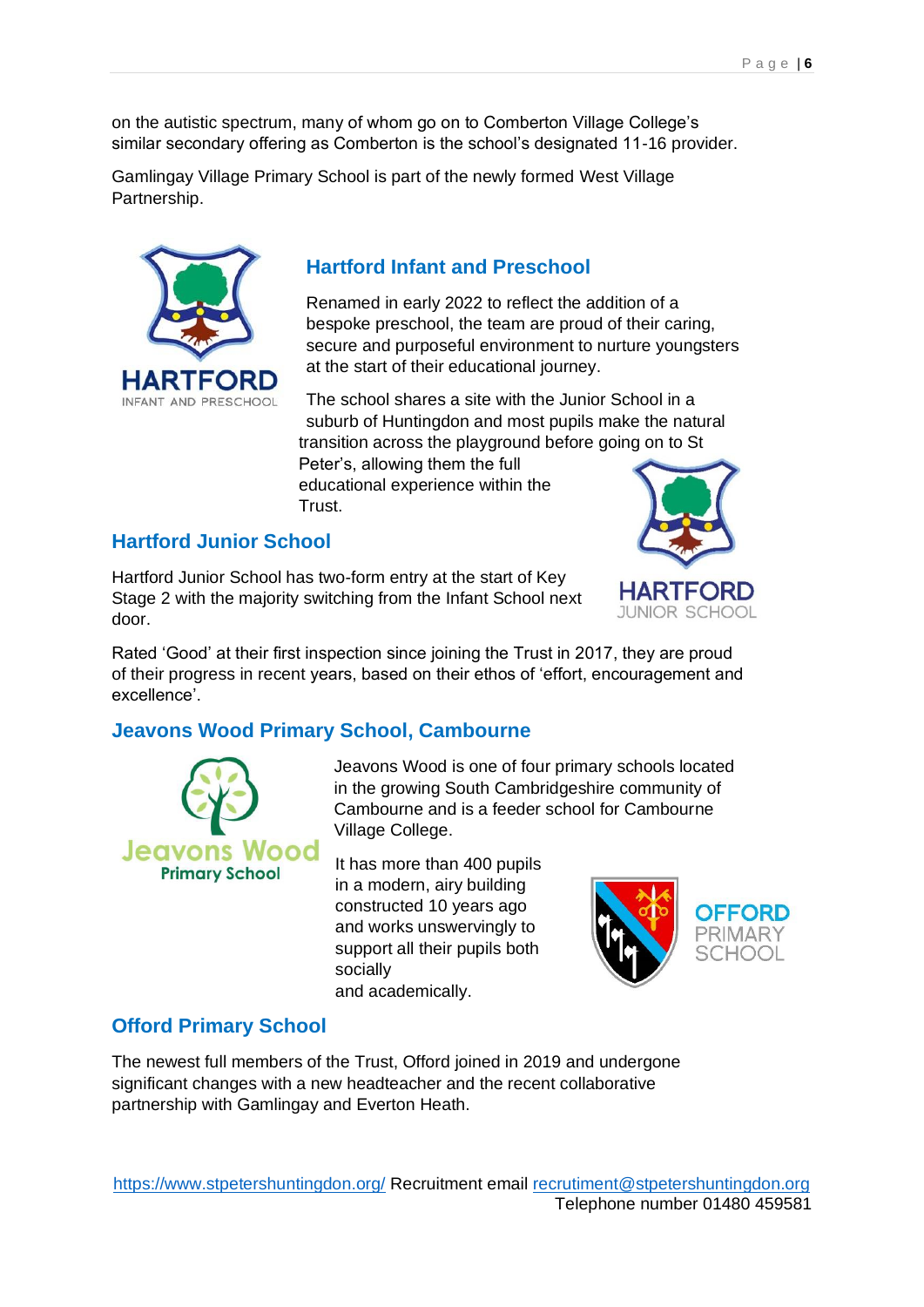They are the first primary school in the Trust to obtain enough iPads for every pupil after securing a generous donation from a local charity which supports education in



Offord D'Arcy and Offord Cluny.

Offord Primary School is part of the newly formed West Village Partnership.

## **Thongsley Fields Primary & Nursery School, Huntingdon**

Thongsley Fields Primary & Nursery School was created in 2003 from separate junior and infant schools built to serve families on the Oxmoor estate in Huntingdon. They joined the Trust in 2018 and with a new headteacher are developing grand plans for their curriculum., their grounds and the provision and support for pupils and their families.

Like Hartford Junior School, they are a partner primary for St Peter's School with whom they share a Governing Body.

#### **Bourn Primary Academy**

Bourn Primary Academy, a single form entry Church of England school, became the Trust's first associate members in September 2021, cementing an already close relationship with both Comberton and Cambourne Village Colleges, which it lies between.

All the Trust's services are available to Bourn, which is in the Comberton catchment, and they now work closely with all the other schools and staff across the Trust, sharing experiences and best practice.



## **Safeguarding Children and Young People**

The Cam Academy Trust is committed to safeguarding and promoting the welfare of children and young people and expects all staff and volunteers to share this commitment. Successful candidates will be subject to an enhanced DBS check, barred list check and other relevant pre-employment checks.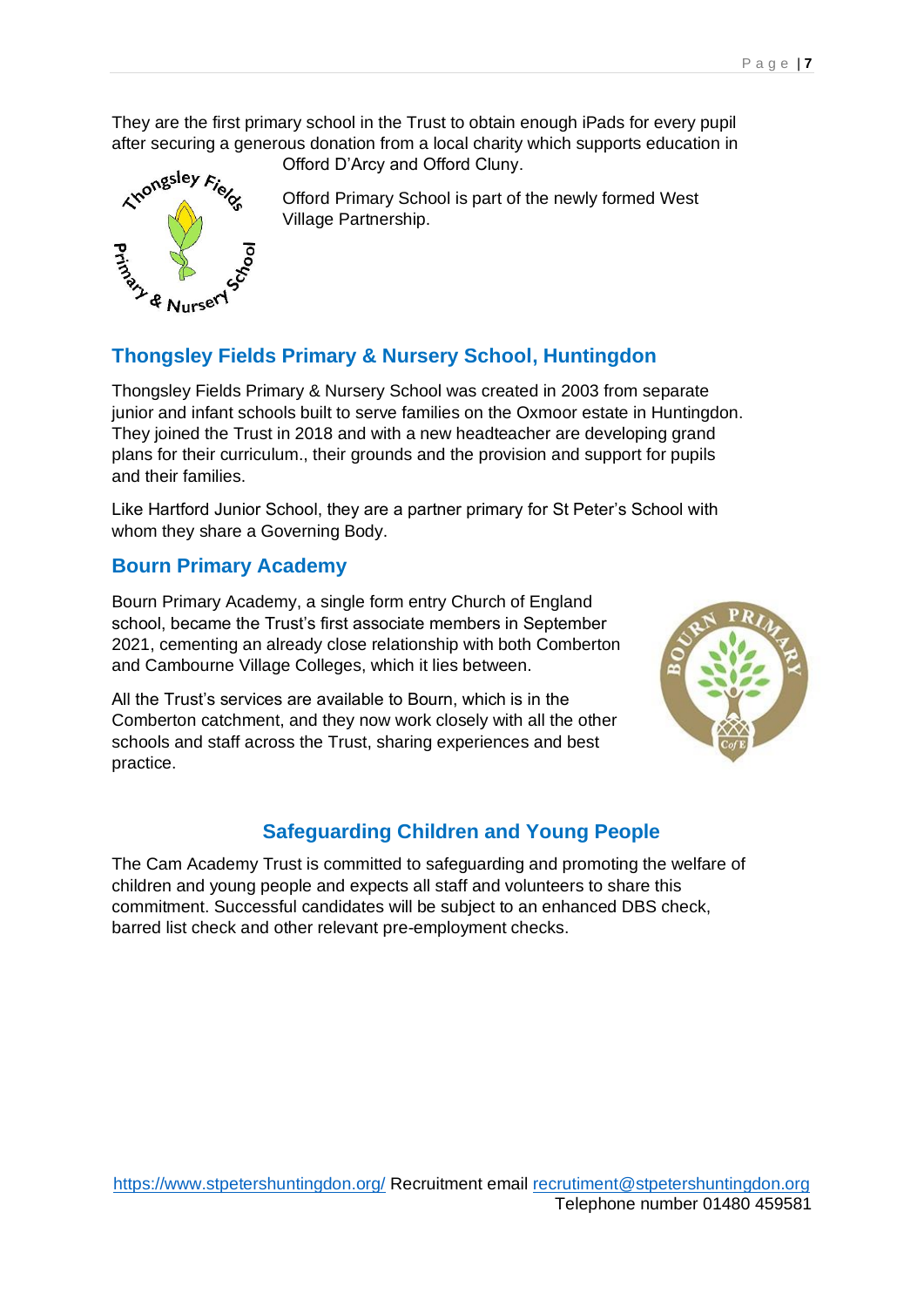



#### **Duke of Edinburgh Manager**

## **Starting Salary Scale 5 point 12 £22,571 FTE (Actual salary £20,205) 37 Hours per week term time plus 15 days (5 are professional training days). Monday to Thursday 08:00-16:00. Friday 08:00-15:30 Required – September 2022**

**Contract – Permanent subject to successful completion of probationary period** 

St Peter's School, as part of The Cam Academy Trust, is seeking to employ a Duke of Edinburgh Manager to work 37.00 hours per week, term time plus 15 days. 5 days are professional training days and 10 days will be during the school holidays.

As a Duke of Edinburgh Manager, you will be responsible for the co-ordination for the vision, smooth running, and success of the award. You will lead the enrolment process and form good relationships with students in order to promote the enjoyment of the DofE programme especially with students who are disadvantaged, SEND and Looked after. It is essential that you have strong communication skills and the enthusiasm for the programme onrder to support students to achieve their full potential. It is imperative that you remain composed under pressure and operate in an organised and structured manner. A can-do attitude with a proactive and positive approach, including flexibility and adaptability is vital in this role.

You will Line Manage the Enrichment Administrator therefore previous line management experience would be preferred.

If you are interested in applying for this position, please submit a letter of application (no more than one side of A4) and an application form to the schools HR Manager on [recruitment@stpetershuntingdon.org](mailto:recruitment@stpetershuntingdon.org)

Application forms are available on the school website www.stpetershuntingdon.org under the Join Us, Staff, Current vacancies tab.

The closing date for receipt of applications is midday on **Friday 1 st July.** Interviews will aim to be conducted the following week.

This school is committed to safeguarding and promoting the welfare of children and young people and expects all staff and volunteers to share this commitment. Successful candidates will be subject to an enhanced DBS check, barred list check, satisfactory references, and medical questionnaire.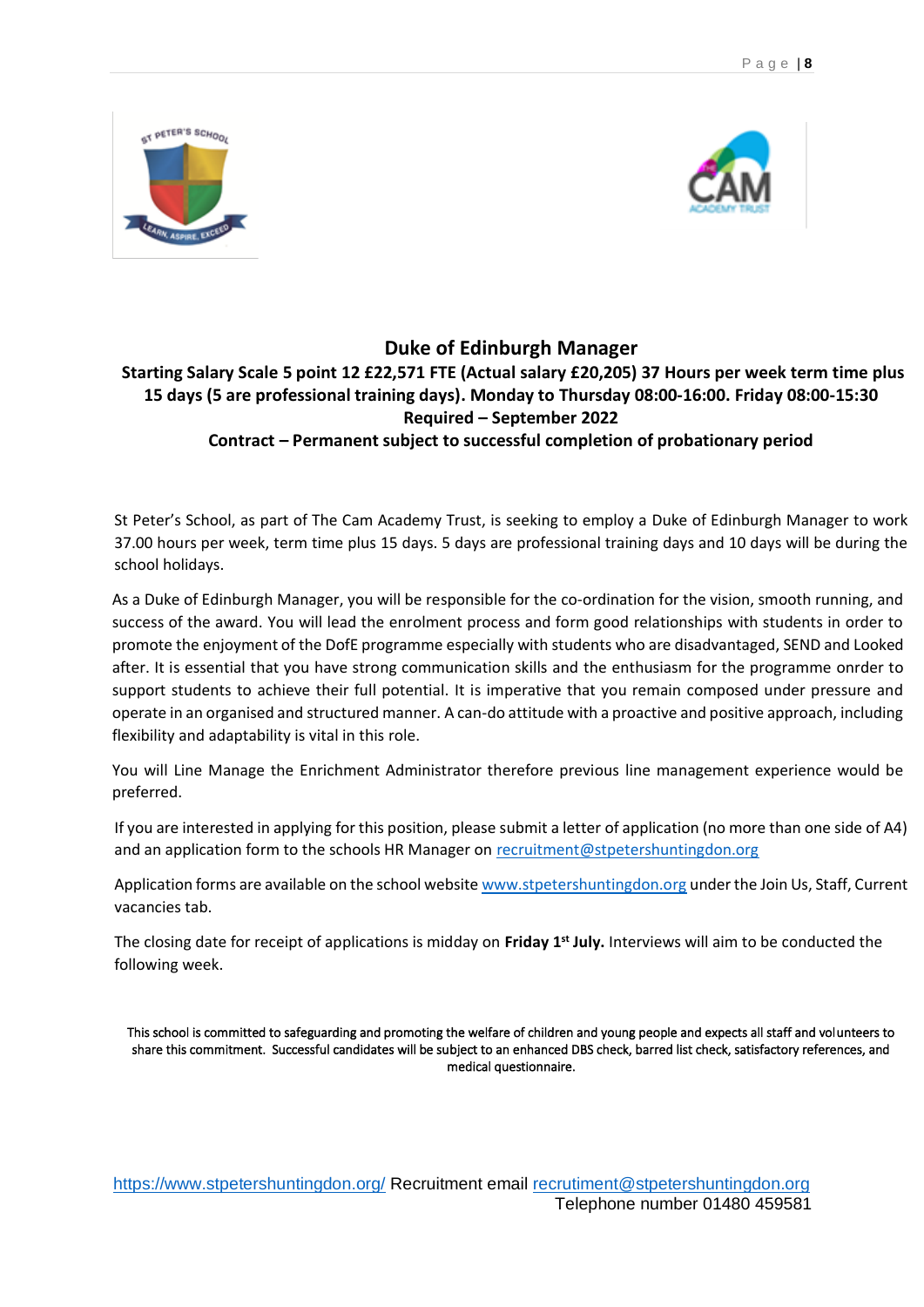

### **About Us**

Welcome to St Peter's School. We work together with our students to make sure every individual has the best chances of success, now and in the future. We trust our young people to be responsible and positive members of society which is why we encouraged them to define our ethos.

Our students identified 3 key areas that they felt defined a high quality education. **Learn, Aspire & Exceed**. With these shared, common goals, staff and students collaborate to create a high quality learning environment.

#### Learn

Our staff and students were unanimous in learning being the focus of our school. This covers the academic knowledge and skills needed to make rapid progress but importantly also covers much wider range of opportunities for students to develop their character, resilience and abilities.

#### Aspire

We want our students to leave St Peter's ready to make a positive impact. Our Careers Education, Information and Guidance (CEIAG) widens students experience and broadens their horizons in terms of future educational and employment opportunities.

#### Exceed

Our students do not want to succeed; they want to do better. They want to exceed what is expected of them in every part of their lives. We are proud to celebrate their successes and to prepare them to lead excellent lives.

#### Background

We hope that you will join the nurturing partnership between staff, pupils and parents which gives our school the right environment for students to make the most of their learning.

Through our unique combination of care and academic challenge, we are making sure that our students maximise their learning opportunities within a safe and secure environment and are delighted that Ofsted agree we are taking great strides towards these goals, rating St Peter's as 'good' in March 2017.

At St Peter's we are committed to providing a positive learning environment in which every student can achieve his or her best. Every single adult at St Peter's has the same purpose – to support our young people to become successful adults of the future. We have high expectations and aspirations for all of our students and we work to prepare them fully for the future beyond school, recognising, nurturing and celebrating individual skills and talents.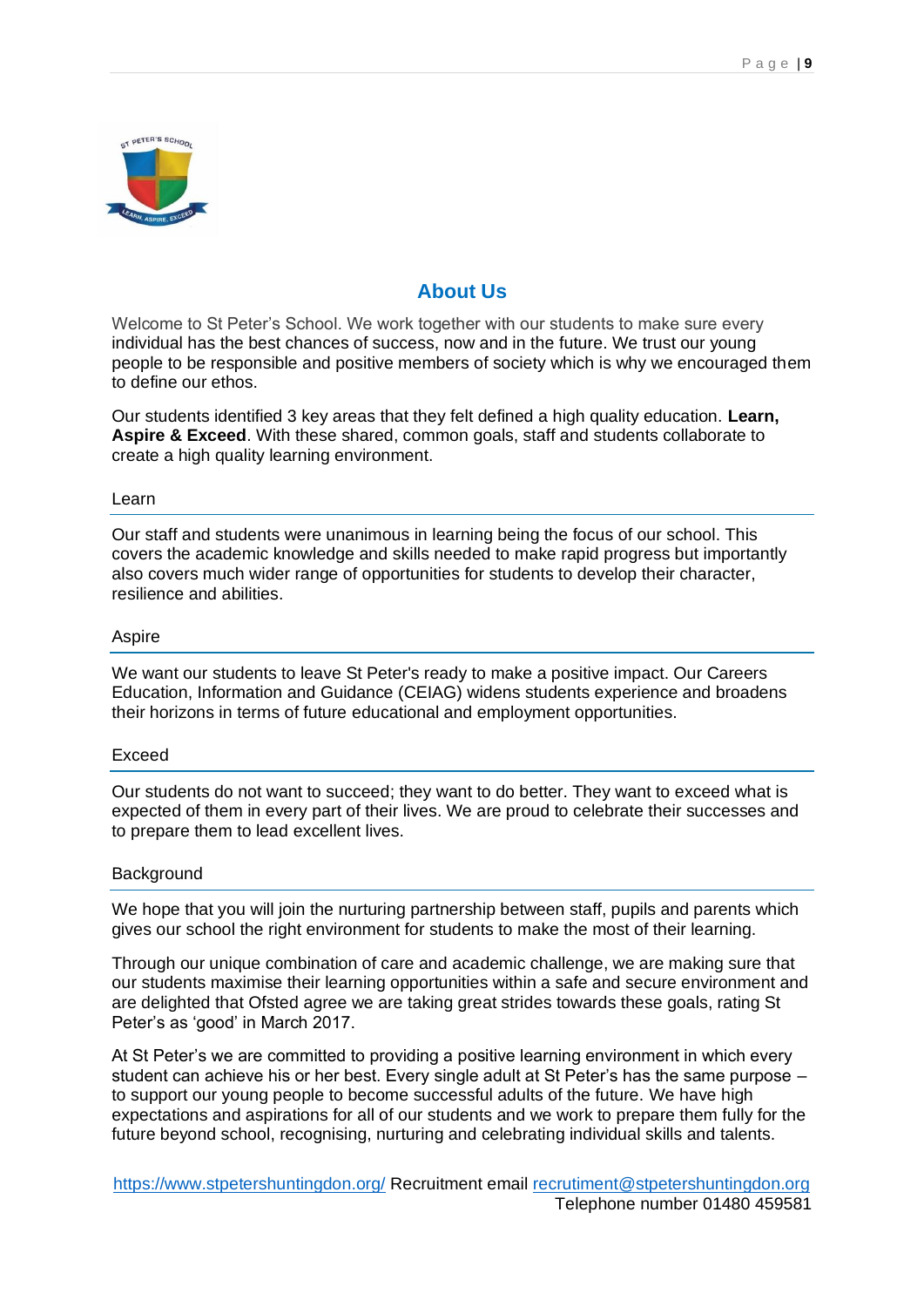| <b>POST TITLE</b>      | DofE Manager<br>Scale 5 points 12-17. 37 hours per week term time plus 10 days (5<br>are professional days)                                                                                                                                                                                                                                                                                                                                                                                                                                                            |  |  |  |
|------------------------|------------------------------------------------------------------------------------------------------------------------------------------------------------------------------------------------------------------------------------------------------------------------------------------------------------------------------------------------------------------------------------------------------------------------------------------------------------------------------------------------------------------------------------------------------------------------|--|--|--|
| <b>SALARY POINT</b>    |                                                                                                                                                                                                                                                                                                                                                                                                                                                                                                                                                                        |  |  |  |
| <b>IRESPONSIBLE TO</b> | Assistant Head Teacher                                                                                                                                                                                                                                                                                                                                                                                                                                                                                                                                                 |  |  |  |
| <b>PURPOSE OF JOB</b>  | Foster, and encourage and expect others to foster, the school's<br>ethos (Learn Aspire Exceed) in all our stakeholders at all times.<br>The Duke of Edinburgh Awards Co-Ordinator is responsible for<br>the vision, co-ordination, smooth running, safety, enthusiasm<br>and success of the Award. What follows is not necessarily a<br>comprehensive definition, but an overview of the areas of<br>responsibility. It may be subject to modification or amendment<br>after consultation with the holder of the post.<br>To line manage the enrichment Administrator. |  |  |  |

## **Job Description**

#### MAIN RESPONSIBILITIES

#### **SAFEGUARDING**

- Responsible for the safeguarding of students who are under their immediate care, following relevant school polices, reporting concerns promptly (including Health and Safety)
- Safeguarding the mental health and welling of students and staff

To develop and organize an annual cycle of events encompassing:

#### Duke of Edinburgh Award

- To lead the enrolment process and form good relationships with students in order to promote enjoyment of the DofE programme, especially students (SEND, Disadvantaged, Looked after)
- Increase the proportion of participants who are disadvantaged.
- To communicate regularly with parents relating to the DofE programmes.
- Manage finances relating to the DofE programme.
- To lead delivery of the Bronze, Silver and Gold Awards, including recruitment, retention and training of students and volunteers/staff, ensuring high completion rates.
- Supervise all practice and qualifier expeditions on site and transport staff / students in the school minibuses as required.
- To liaise, communicate and work with the national and local DofE authorities to ensure the delivery of high quality programmes.
- To keep up-to-date with DofE developments and regulations and implement changes as appropriate.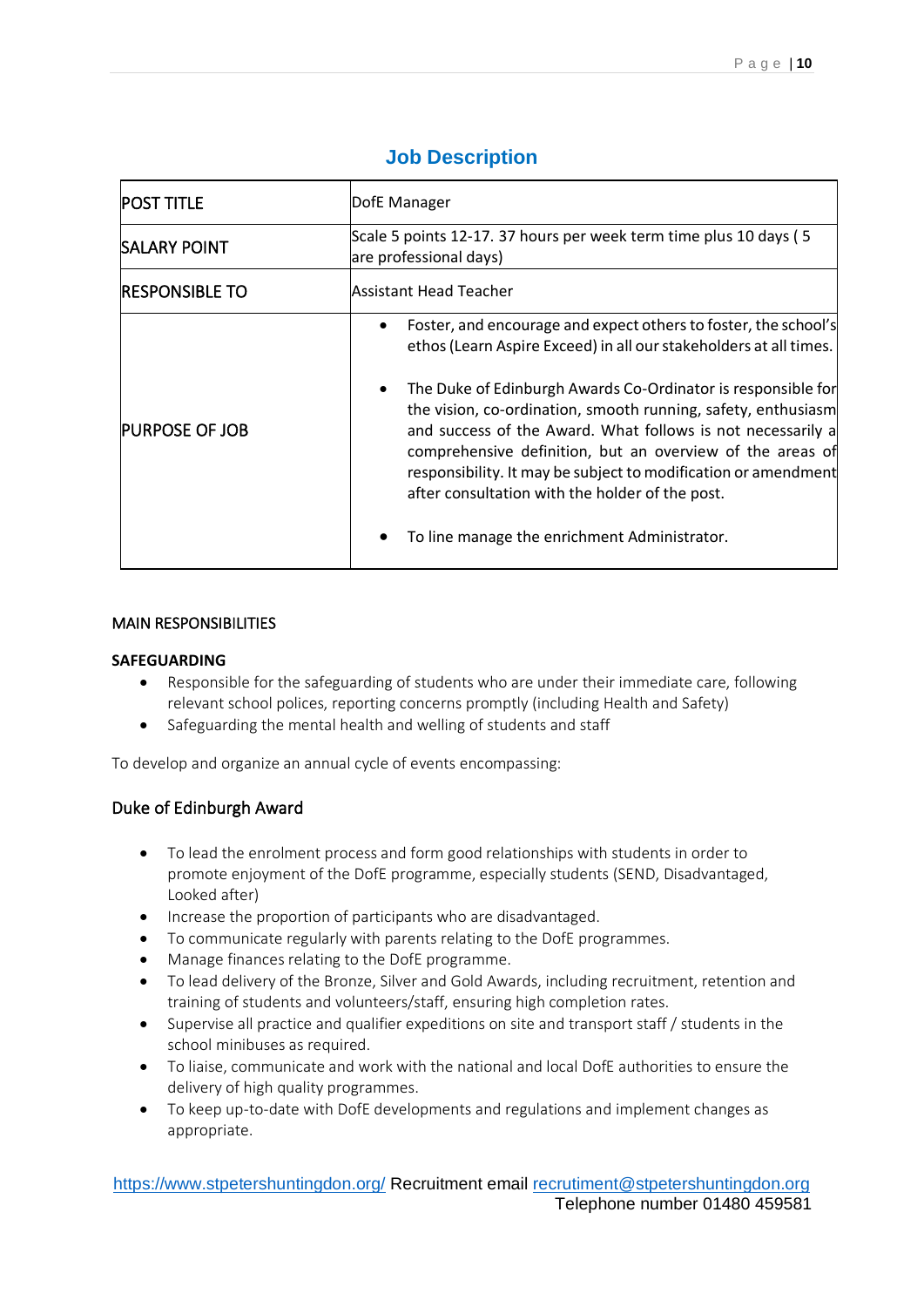- To attend all training courses as required by the DofE programme.
- To liaise with the Human Resources team to ensure volunteers complete a DBS, other required checks, minibus licences, and necessary training, including Child Protection.
- To monitor equipment before and after all expeditions.
- To plan and organise all training days and expeditions, ensuring that procedures are implemented, including letters and consent forms for parents, briefing notes for supervisors, risk assessments, Evolve entry, training for staff and participants, information booklets, equipment, etc
- To liaise with the nurture team to ensure nurture students are completing DofE awards and their training can be delivered during curriculum time.
- To deliver training to students during curriculum time, after school and at weekends as appropriate.
- Setup and run after school clubs to support students with completing their skills section.
- Support students uploading evidence to the DofE website.
- To keep the website updated regarding DofE activities
- To hold an appropriate first aid qualification that facilitates the training of first aid to staff and students accordingly.

In addition to the responsibilities described above, to carry out any other duties of a similar nature at the reasonable request of the Head Teacher.

This Job Description will be subject to regular review and any changes will be made in consultation with the post holder. The aim will always be to reach agreement on any changes but, if agreement is not possible, the Governing Body reserves the right to make the changes following consultation.

The academy is committed to safeguarding and promoting the welfare of children and young people and expects all staff and volunteers to share this commitment.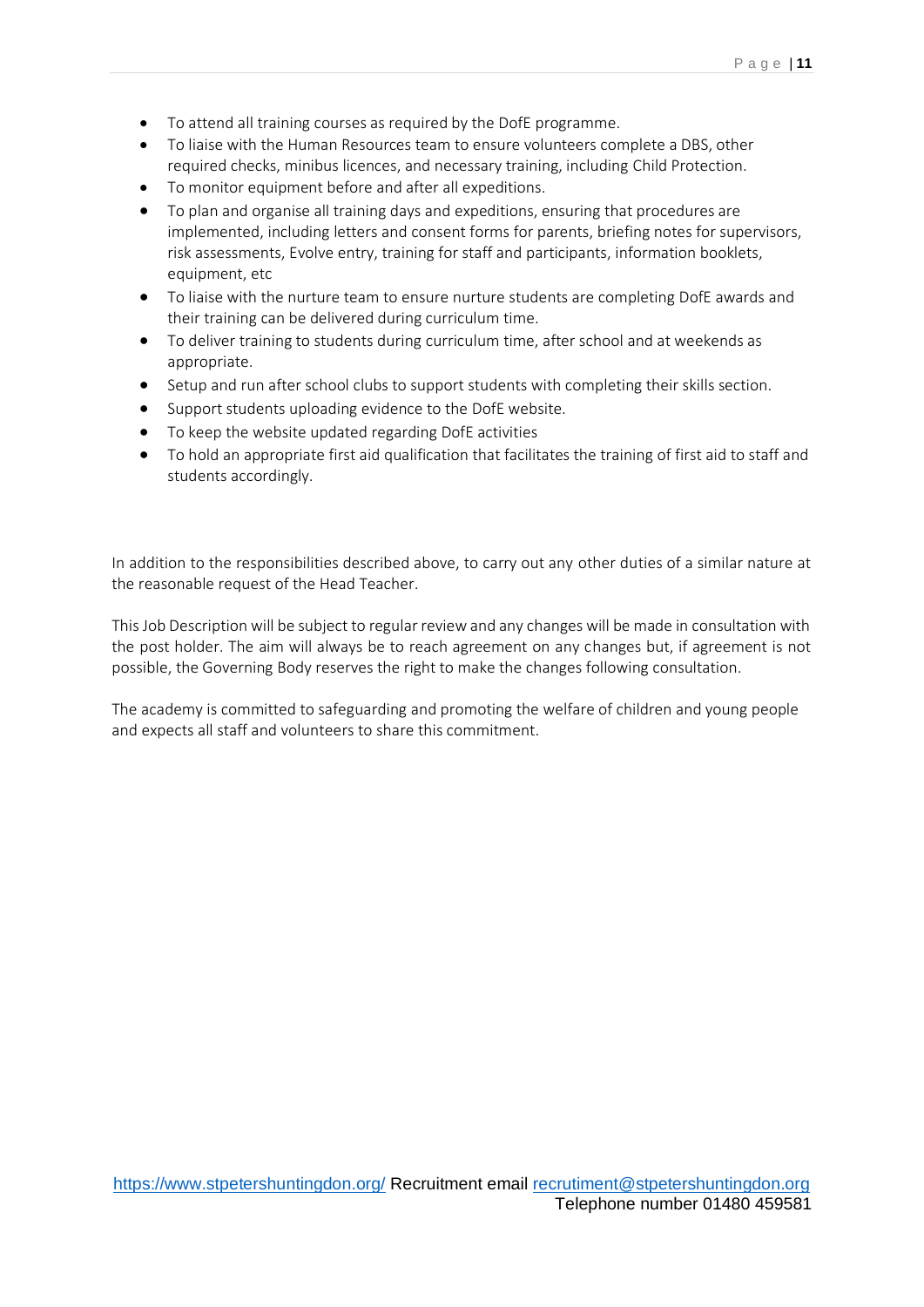

# **ST PETER'S SCHOOL HUNTINGDON**

# **Duke of Edinburgh Manager - PERSON**

# **SPECIFICATION**

This school is committed to safeguarding and promoting

the welfare of children and young people and expects all staff to share this commitment

| <b>Criteria</b>                                                                                  | <b>Essential</b> | Important    | <b>Desirable</b> | <b>Measured</b>                 |
|--------------------------------------------------------------------------------------------------|------------------|--------------|------------------|---------------------------------|
| <b>QUALIFICATIONS</b>                                                                            |                  |              |                  |                                 |
| <b>Educated to GCSE standard</b><br>or equivalent in English and<br>Mathematics.                 | $\checkmark$     |              |                  | Application/Certificate         |
| Higher education<br>qualifications in related area                                               |                  |              | $\checkmark$     | Application/Certificate         |
| First Aid Certificate (training<br>will be provided)                                             |                  | $\checkmark$ |                  | Application/Certificate         |
| <b>EXPERIENCE AND SKILLS</b>                                                                     |                  |              |                  |                                 |
| Able to work in a busy<br>environment.                                                           | √                |              |                  | Application/Interview/Reference |
| Previous Line Management<br>Experience                                                           |                  | $\checkmark$ |                  |                                 |
| Ability to communicate<br>confidently, clearly and<br>effectively, both verbally and<br>written. | $\checkmark$     |              |                  | Application/Interview/Reference |
| Strong telephone manner<br>with an organised and<br>structured approach to<br>duties.            | $\checkmark$     |              |                  | Application/Interview/Reference |
| Good working knowledge of<br>MS Office, MS Word,<br>Outlook                                      | $\checkmark$     |              |                  | Application/Interview/Reference |
| Good organisation skills and<br>the ability to prioritise<br>workload.                           | √                |              |                  | Application/Interview/Reference |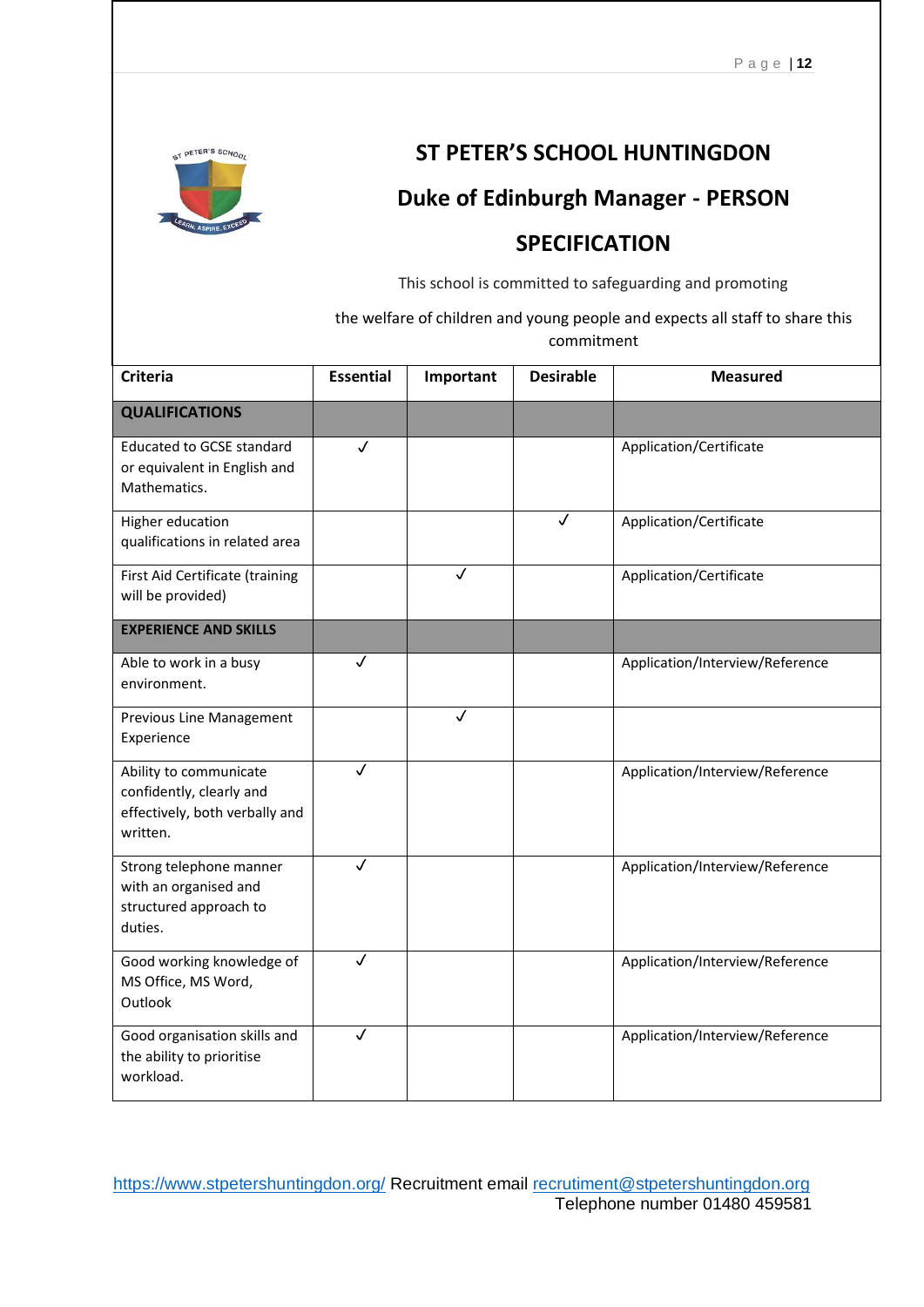| Teamwork - Willingness to<br>work as part of a team                                                                                                 | J                       |              | Application/Interview/Reference |
|-----------------------------------------------------------------------------------------------------------------------------------------------------|-------------------------|--------------|---------------------------------|
| Community Focus -<br>Understanding and<br>responding school<br>community needs,<br>demonstrating a passion for<br>high quality customer<br>service. |                         | $\checkmark$ | Application/Interview/Reference |
| Drive and Perseverance -<br>Maintaining a high degree of<br>motivation and commitment<br>to producing work of the<br>highest possible standard.     | $\overline{\checkmark}$ |              | Application/Interview/Reference |
| <b>INTERPERSONAL SKILLS</b>                                                                                                                         |                         |              |                                 |
| Commitment to maintain<br>high customer care<br>standards                                                                                           | ✓                       |              | Application/Interview/Reference |
|                                                                                                                                                     |                         |              |                                 |
| Commitment to promoting<br>and safeguarding the<br>welfare of all staff and<br>students.                                                            | $\overline{\checkmark}$ |              | Application/Interview/Reference |
| Flexible attitude with the<br>ability to work under<br>pressure and to deadlines,<br>whilst maintaining a high<br>level of accuracy.                | $\overline{\checkmark}$ |              | Application/Interview/Reference |